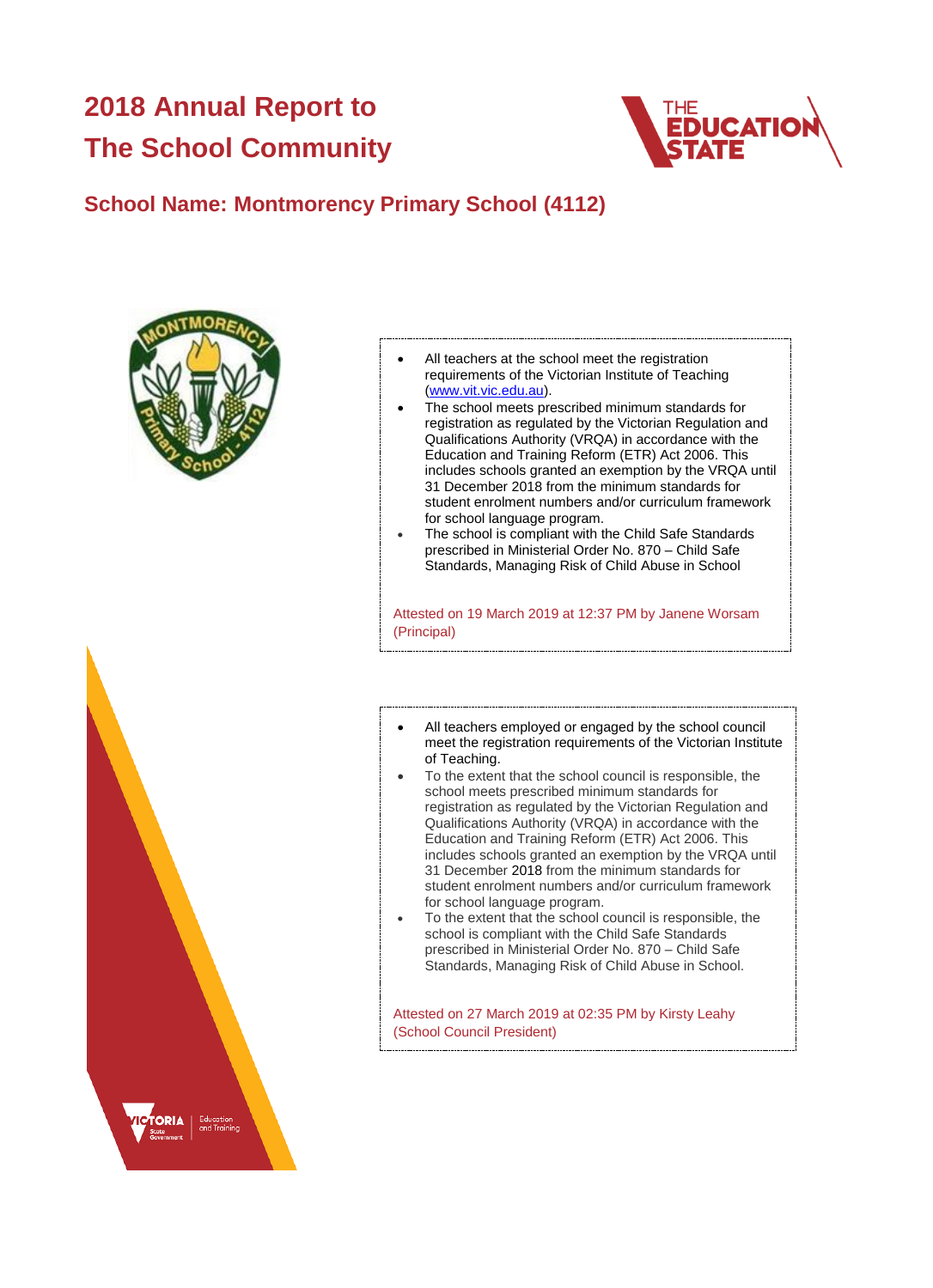# **About Our School**

### **School context**

Montmorency Primary School is a thriving school set at the top of the Montmorency Shopping Village. We have a long tradition of educational excellence in teaching and learning. Our aim is "To provide a safe, supportive and positive environment embodying quality learning opportunities in order to maximise academic, social and community potential." We provide a child-centred curriculum that ensures our students develop skills that will enable them to thrive emotionally, socially and academically. Students are encouraged to be creative, inquisitive and committed to achieving their personal and academic goals. They are empowered to make choices that will impact their learning in a positive way. Our school values of "Respect, Learning, Friendship and Safety" are central to the culture of our school and provide a strong framework for our students, staff and school community, to flourish.

In 2018, Montmorency Primary had an enrolment of 295 students and continues to grow steadily in numbers whilst maintaining a commitment to small class sizes and excellent teacher to student ratios. In 2018 there were 13 grades, comprising of three Foundation classes, five Year 1/2 classes, three Year 3/4 classes and two Year 5/6 classes . Teachers are experienced and enthusiastic and are supported by the Montmorency community. The school has specialist programs in Visual Arts, Performing Arts, Physical Education and Japanese. Our wellestablished Stephanie Alexander Kitchen Garden Program (SAKG) complements our hands-on learning approach. We provide Kitchen and Garden classes across all year levels. STEM activities (Science, Technology, Engineering and Maths) relating to the Victorian curriculum promotes real-life, active learning experiences. Our "Flying Start" program for preschool-aged children is highly successful and allows our future Foundation students to have a smooth transition to Montmorency Primary School.

A strong emphasis on a developmental approach to Literacy and Numeracy, along with outstanding specialist programs are supported by a range of engaging and enriching programs and extra-curricular activities both within and beyond the classroom. These include programs such as, Coding, Robotics, Choir, Lego Club, Gardening Club, Pokemon Club, Yoga Club and numerous sporting activities and opportunities. Instrumental music tuition is offered during class time, lunch times and/or after hours for our students to learn keyboard, percussion, ukulele and guitar. We offer the GATEWAYS program to students who display strong potential in particular learning areas as well as participating in the Premier's Reading Challenge, Mathletics and Reading Eggs. Our learning spaces boast an abundance of spacious, contemporary and flexible teaching areas. We have a strong commitment to embedding Digital Technologies throughout our curricular areas and use technology to enhance and engage our students. Our school grounds provide students with fun, safe and varied play spaces. A successful Outside School Hours Care program and facility (CAMP Australia) is popular with families and complements our school. Our environmentally conscious school is working closely with Banyule Council and are well on our way to becoming an accredited fivestar sustainable school.

Our parent community is a highly supportive and valued resource, providing expertise through School Council and its committees, supporting a range of programs throughout the school, developing community links and leading fundraising activities.Fundraising in 2018 enabled the purchase of new synthetic turf which is enjoyed by all students.

### **Framework for Improving Student Outcomes (FISO)**

The School Strategic Plan 2015-2018 is clearly aligned to the Framework for Improving Student Outcomes with a specific focus on 'Excellence in Teaching and Learning' through building teacher capability. This is to ensure that our staff have the greatest impact on student learning. Our aim was to promote consistency of practice across the school, embedding the Instructional Model that was introduced in 2016. Professional learning focused on defining and implementing evidence based, high impact teaching strategies across the school. Peer observation practice took place throughout the year and proved to be highly effective in sharing an understanding of best practice. Staff participated and/or facilitated many professional development sessions throughout the year, building an instructional and shared leadership model. There has been an emphasis on building teacher capacity to utilise data and a range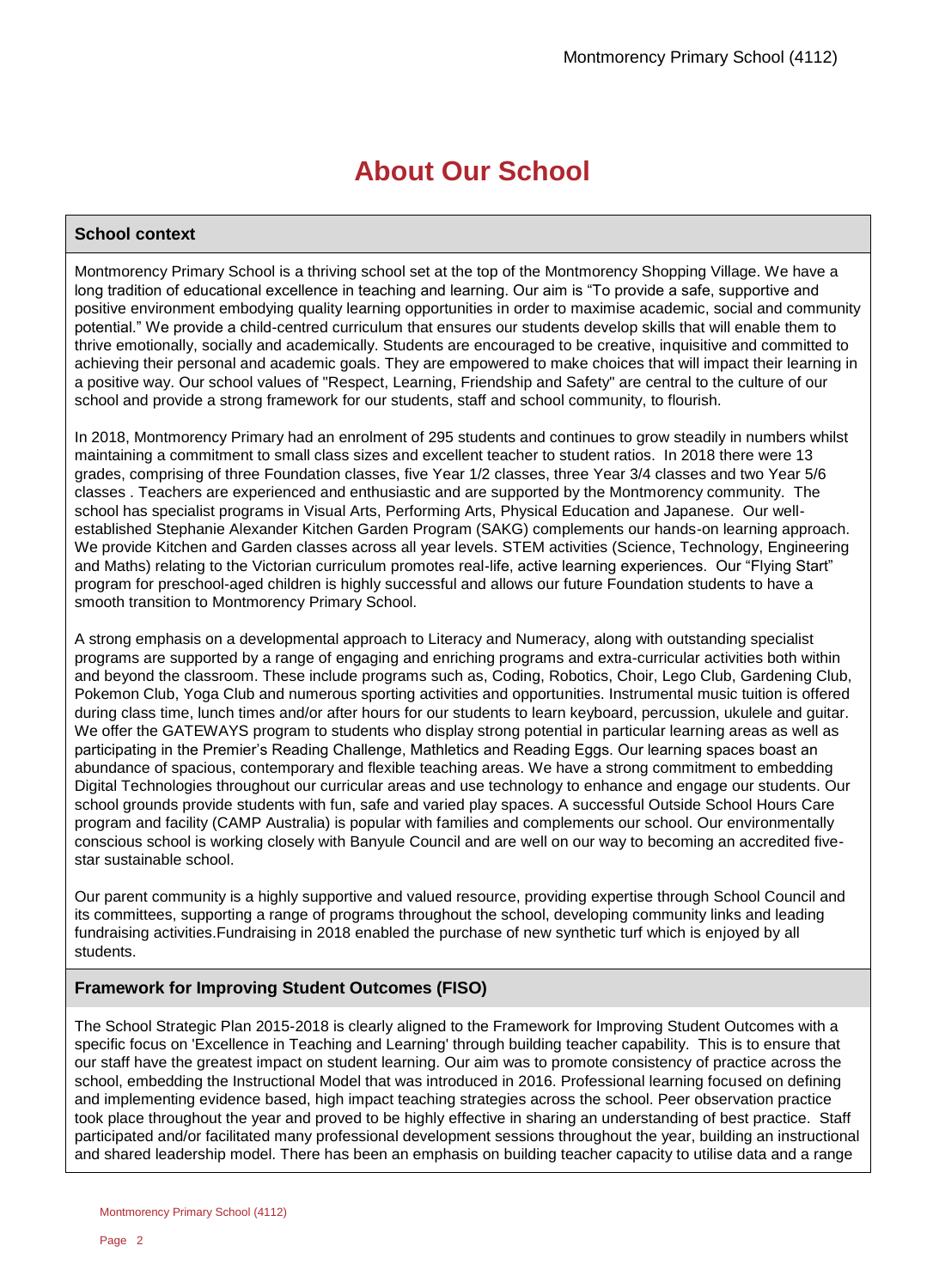of assessments to inform teaching and learning. A whole school writing program, Big Write and VCOP (Vocabulary, Connectives, Openers and Punctuation) is now embedded across all levels of the school. There has been significant emphasis in the area of student goal setting, moderation, data and assessment which will continue well into next year.

### **Achievement**

Consistent with high expectations for individual student success, MPS continues to deliver best practice approaches with the aim to achieve outcomes at a level similar to and above State median. In NAPLAN in Year 3 Numeracy, the percentage of students in the Top 2 bands was 61%, compared to Similar Schools with 47%. Year 5 NAPLAN Reading data shows the percentage of students in the Top 2 bands was 52%, compared to Similar Schools with 48%. Teacher teams plan collaboratively to ensure that the curriculum is effectively differentiated to cater for individual student need. Collaborative teams are dedicated to curriculum development, innovation and implementation. The focus on teacher collaboration and collective responsibility ensures that the teaching is responsive to the specific needs and learning targets of our students. With a strategic focus on improving outcomes across all areas of the curriculum, the school will continue to develop and refine pedagogical practices to ensure that all students are engaged, supported and challenged in their learning.

### **Engagement**

MPS recognises that high attendance at school impacts positively on student learning outcomes, and as such, is striving to establish a culture where attendance is the norm. Attendance data significantly improved in 2018. MPS continues to focus on empowering students to take greater responsibility for their own learning. The implementation of a range of initiatives and strategies supports our students to broaden their learning experiences and transfer knowledge and understanding into other domains. Goal-setting and self-evaluation are an important part of the learning process and students from Foundation to Year 6 became increasingly able in setting personal and academic goals. Our School Values underpin school-wide positive behaviour and well-being programs as each member of the community is aware of the agreed behaviours and expectations. Classes develop an agreement based around these values, ensuring all members work within the expectations to optimise learning. In Years 4 & 5, 'M Power' for girls, the 'Cool Boys' program and the Respectful Relationships initiatives, assisted our students with their sense of self and social skill development. An extensive array of enrichment and extra curricula programs ensures all students are able to participate in a range of learning activities and environments. These include a camping program for Years 3-6, a bi-annual Production, Student Leadership forums and many incursions and excursions at each level. Parent Education evenings were well attended in 2018 and continue to strengthen relationships between the school and home.

### **Wellbeing**

In 2017, we were selected to be a Respectful Relationships Lead School. The work that has been undertaken since then has greatly improved our capacity to create a safe and harmonious learning environment for our students. Our staff follow the mandated DET Respectful Relationships curriculum and also use a Restorative Practice model with students to assist with conflict management or uncertainty. In 2018, extensive work around using a 'growth mindset' was undertaken in each classroom. Classes also participate in daily mindfulness activities, as well as regular 'gratitude' exercises. Children are taught and encouraged to use tools such as the 'Problem Solving Wheel' and all classes use 'Circle Time' as a forum for discussion.

### **Financial performance and position**

Montmorency Primary School manages its budgets and staffing at a sustainable level which leads the school to be in a surplus. In 2018, we had a healthy collection rate of fees including the 'Essential Item' charge which contributed to our revenue. Equity funding was used to provide ongoing support in the form of an Intervention teacher, as well as enabling the purchase of further Literacy resources.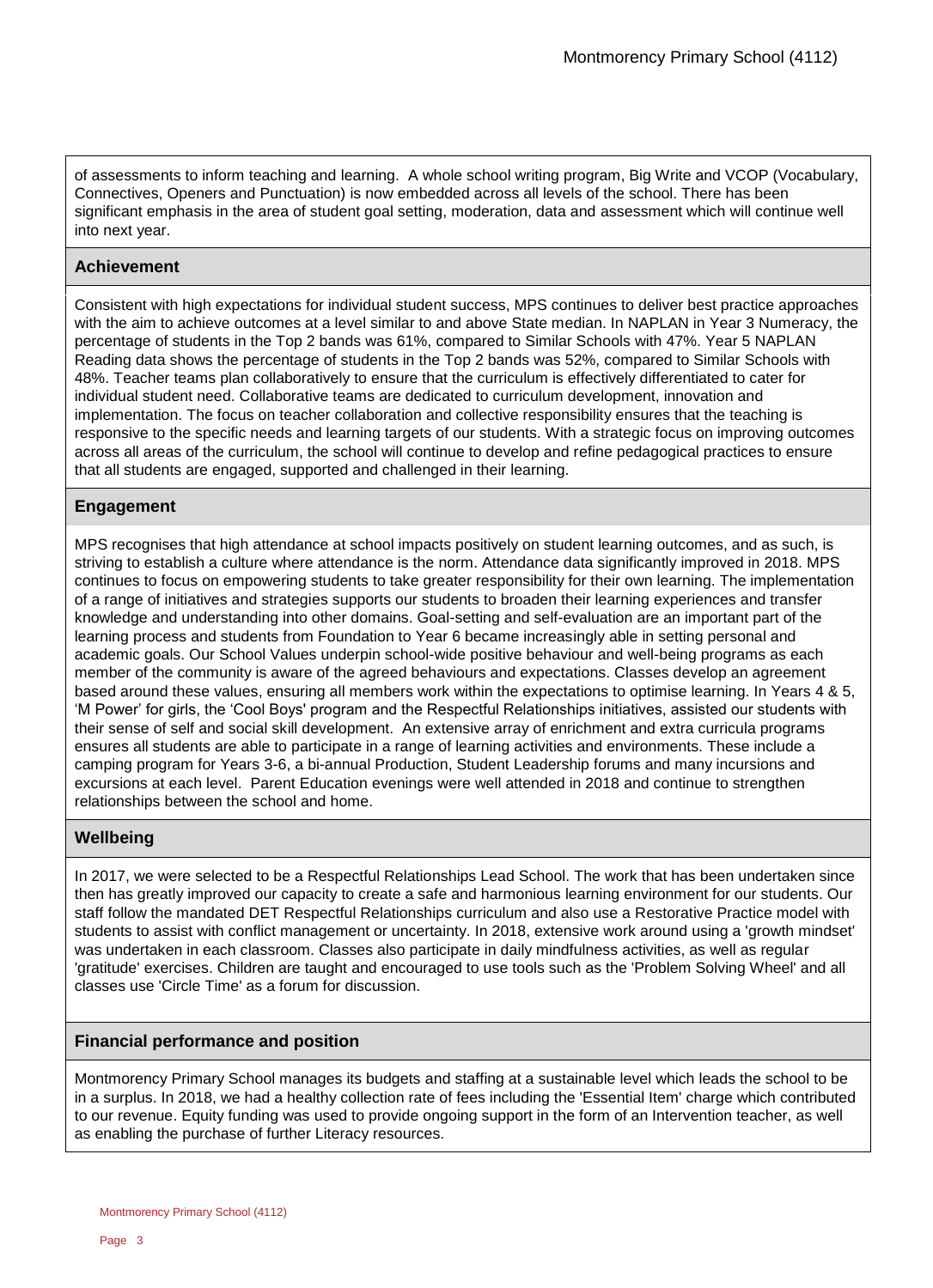### **For more detailed information regarding our school please visit our website at <https://www.montmorencyps.vic.edu.au/>**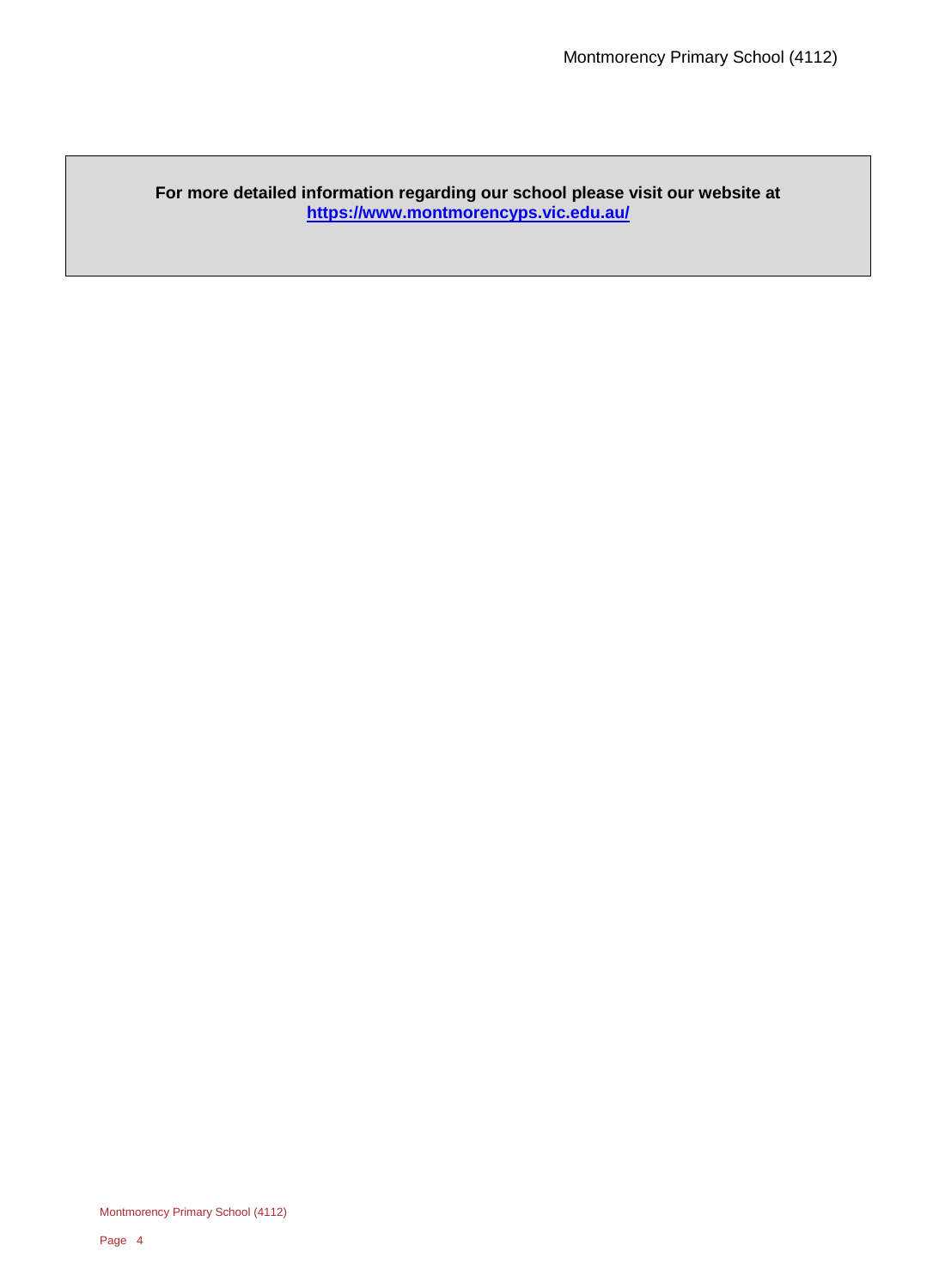

The Government School Performance Summary provides an overview of how this school is contributing to the objectives of the Education State and how it compares to other Victorian Government schools.

All schools work in partnership with their school community to improve outcomes for children and young people. Sharing this information with parents and the wider school community helps to support community engagement in student learning, a key priority of the Framework for Improving Student Outcomes.

Members of the community can contact the school for an accessible version of these data tables if required.

| Range of results for the middle 60% of Victorian Government Primary Schools:<br>Key:<br>Results for this school: O Median of all Victorian Government Primary Schools:                                                                                                                                                                                                                        |                               |  |  |  |  |
|-----------------------------------------------------------------------------------------------------------------------------------------------------------------------------------------------------------------------------------------------------------------------------------------------------------------------------------------------------------------------------------------------|-------------------------------|--|--|--|--|
| <b>School Profile</b>                                                                                                                                                                                                                                                                                                                                                                         |                               |  |  |  |  |
| <b>Enrolment Profile</b><br>A total of 295 students were enrolled at this school in 2018, 152 female and 143 male.<br>5 percent were EAL (English as an Additional Language) students and ND ATSI (Aboriginal and Torres Strait Islander) students.                                                                                                                                           |                               |  |  |  |  |
| <b>Overall Socio-Economic Profile</b><br>Based on the school's Student Family Occupation and<br>Education index which takes into account parents'<br>occupations and education.                                                                                                                                                                                                               | low<br>mid<br>high<br>low-mid |  |  |  |  |
| <b>Parent Satisfaction Summary</b><br>Measures the percent endorsement by parents on their<br>school satisfaction level, as reported in the annual Parent<br>Opinion Survey. The percent endorsement indicates the<br>percent of positive responses (agree or strongly agree).<br>Data is suppressed for schools with three or less<br>respondents to the survey for confidentiality reasons. | 0<br>100                      |  |  |  |  |
| <b>School Staff Survey</b><br>Measures the percent endorsement by staff on School<br>Climate, as reported in the annual School Staff Survey. The<br>percent endorsement indicates the percent of positive<br>responses (agree or strongly agree).<br>Data is suppressed for schools with three or less<br>respondents to the survey for confidentiality reasons.                              | 0<br>100                      |  |  |  |  |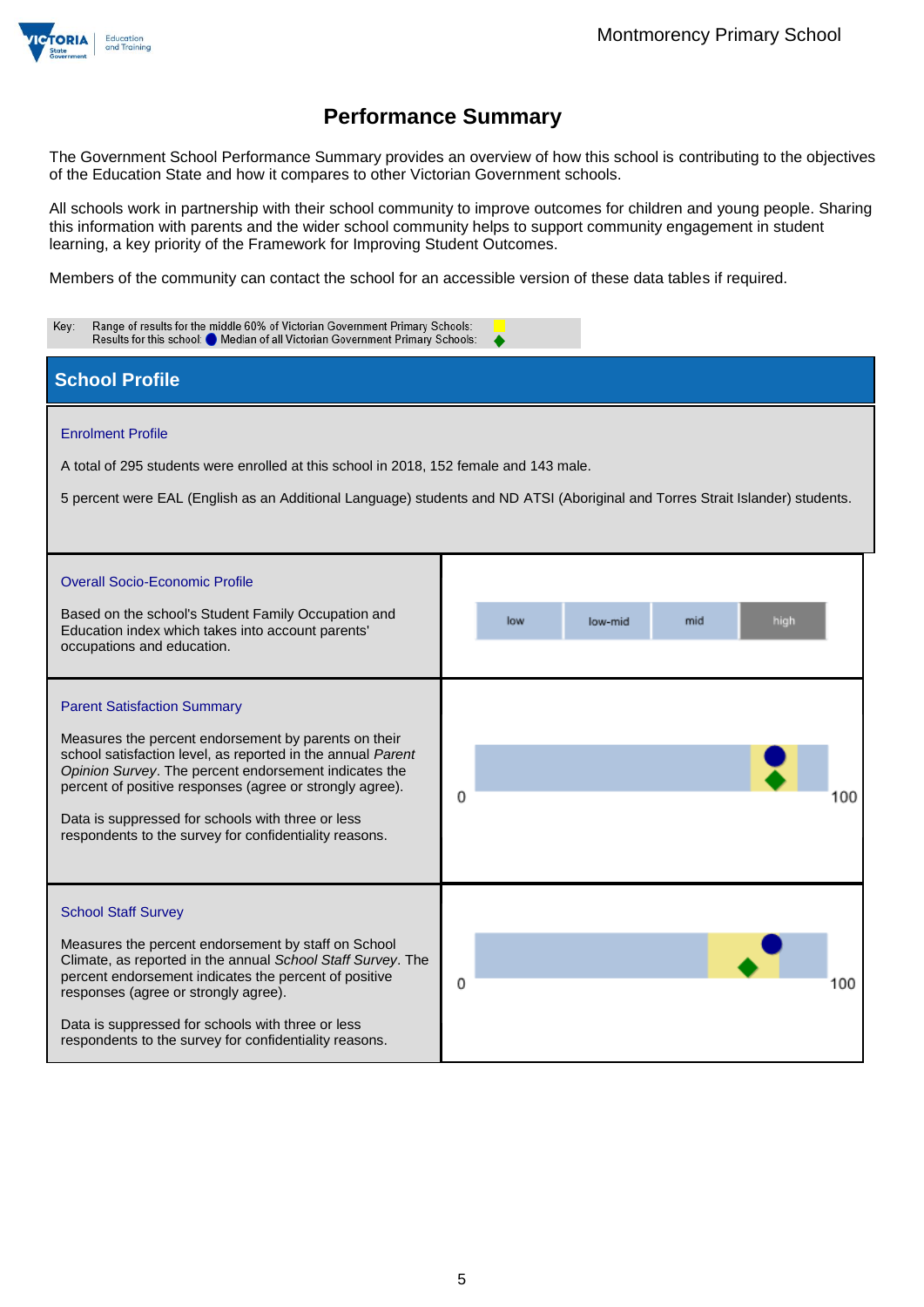



▲

Range of results for the middle 60% of Victorian Government Primary Schools:<br>Results for this school: O Median of all Victorian Government Primary Schools: Key:

| Achievement                                                                                                                                                                                                                                                         | <b>Student Outcomes</b>                                                            | <b>School Comparison</b> |
|---------------------------------------------------------------------------------------------------------------------------------------------------------------------------------------------------------------------------------------------------------------------|------------------------------------------------------------------------------------|--------------------------|
| Teacher Judgement of student<br>achievement<br>Percentage of students in Years Prep to 6<br>working at or above age expected<br>standards in:<br>English<br>$\bullet$<br>Mathematics<br>$\bullet$<br>For further details refer to How to read the<br>Annual Report. | Results: English<br>0<br>Results: Mathematics<br>$\overline{\phantom{0}}$ 100<br>0 | Similar<br>Lower         |
|                                                                                                                                                                                                                                                                     |                                                                                    |                          |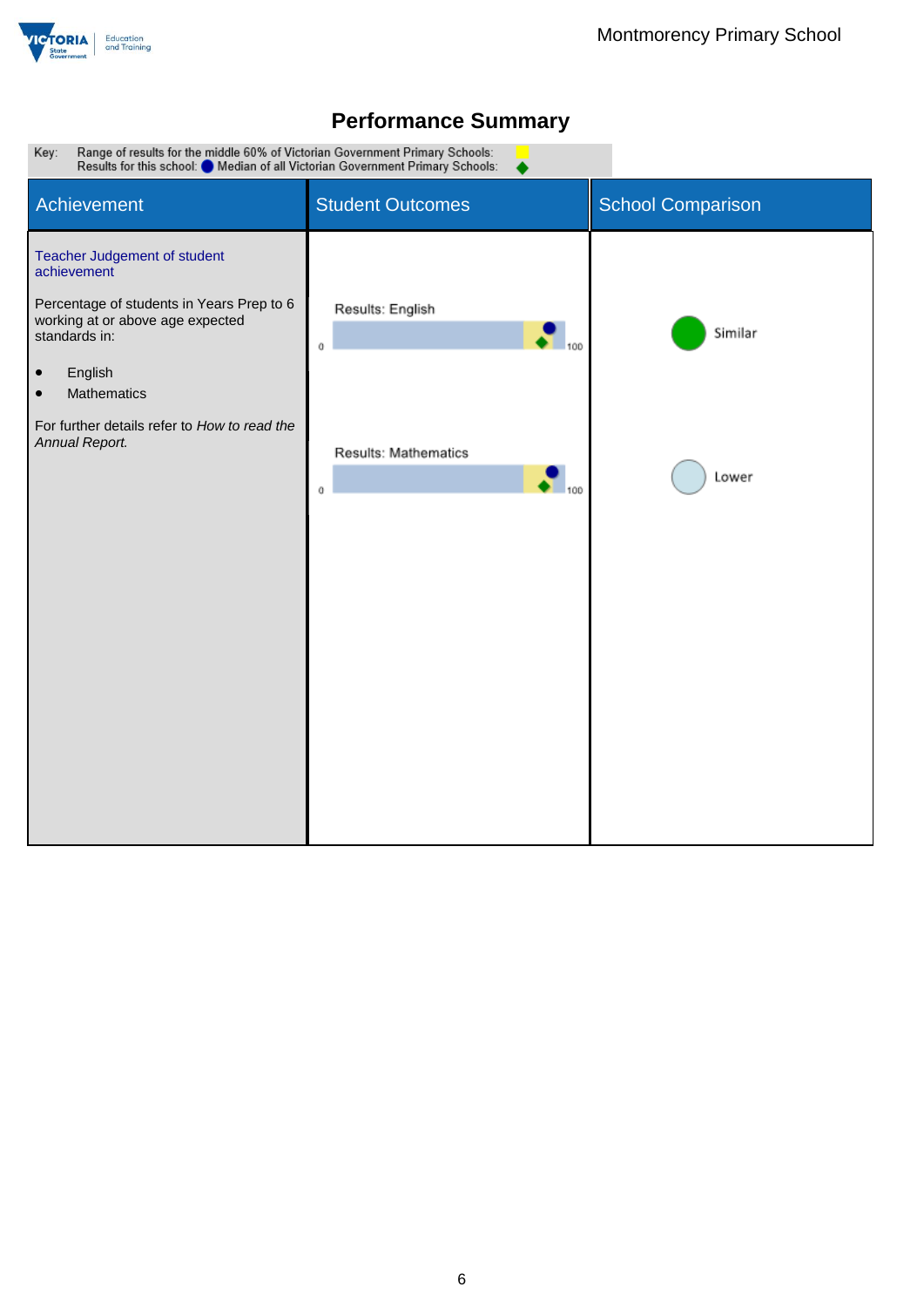

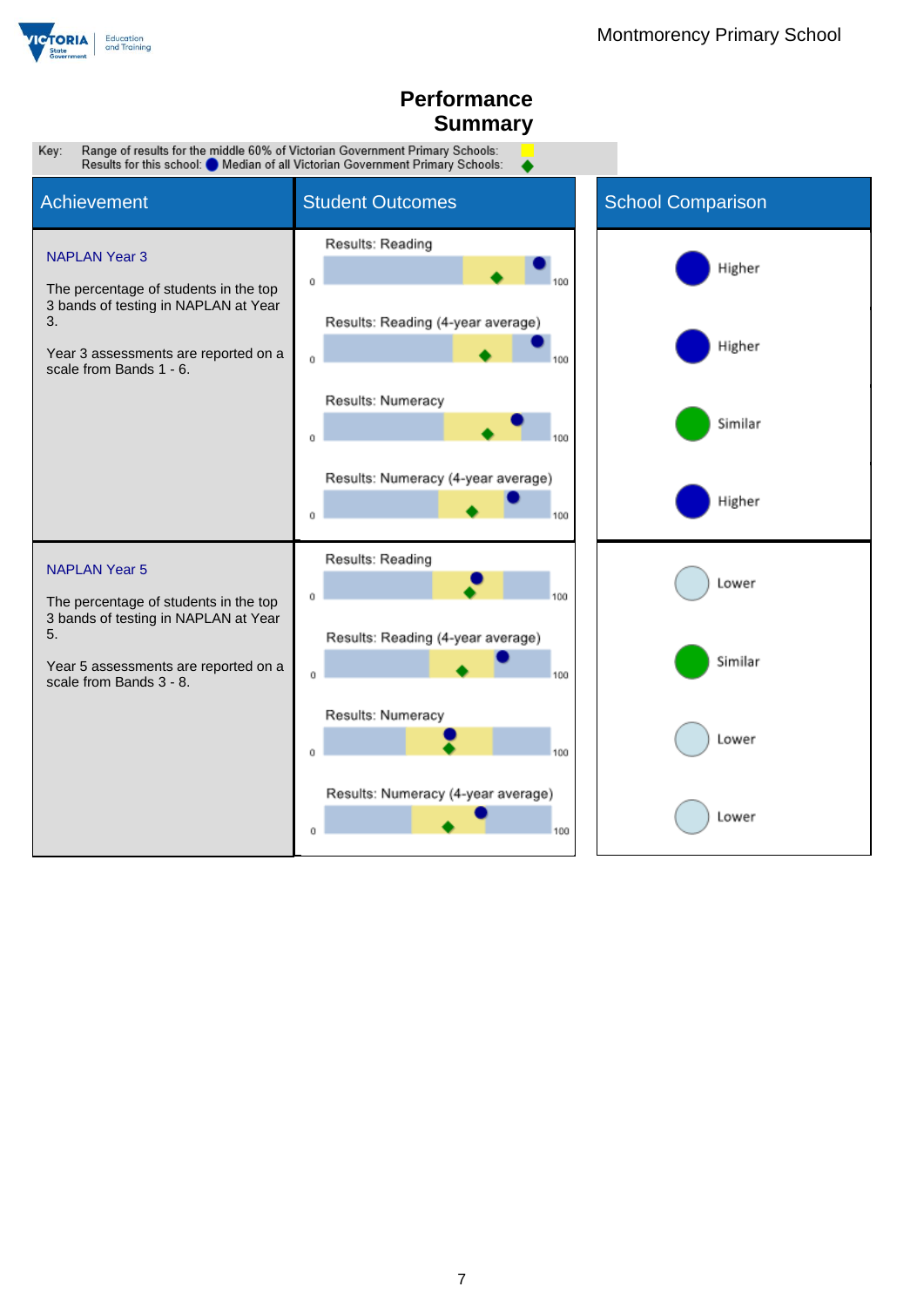

 $\bullet$ 

Range of results for the middle 60% of Victorian Government Primary Schools:<br>Results for this school: O Median of all Victorian Government Primary Schools: Key:

| Achievement                                                                                                                                                                                                                                                                                                                                                                                                                                                                                                                                                                                                                     | <b>Student Outcomes</b>                                                                                                                                                                                                                                                                                                               | <b>School Comparison</b>                                      |
|---------------------------------------------------------------------------------------------------------------------------------------------------------------------------------------------------------------------------------------------------------------------------------------------------------------------------------------------------------------------------------------------------------------------------------------------------------------------------------------------------------------------------------------------------------------------------------------------------------------------------------|---------------------------------------------------------------------------------------------------------------------------------------------------------------------------------------------------------------------------------------------------------------------------------------------------------------------------------------|---------------------------------------------------------------|
| <b>NAPLAN Learning Gain</b><br>Year 3 - Year 5<br>Learning gain of students from Year 3 to<br>Year 5 in the following domains: Reading,<br>Numeracy, Writing, Spelling and<br>Grammar and Punctuation.<br>NAPLAN learning gain is determined by<br>comparing a student's current year result<br>to the results of all 'similar' Victorian<br>students (i.e. students in all sectors in the<br>same year level who had the same score<br>two years prior). If the current year result<br>is in the Top 25 percent, their gain level is<br>categorised as 'High'. Middle 50 percent,<br>is 'Medium'. Bottom 25 percent, is 'Low'. | Reading<br>29 %<br>52 %<br>19 %<br>Medium<br>High<br>Low<br><b>Numeracy</b><br>38 %<br>52 %<br>10 %<br>Medium<br>High<br>Low<br>Writing<br>15 %<br>60 %<br>25 %<br>Medium<br>High<br>Low<br>Spelling<br>71 %<br>10%<br>19 %<br>High<br>Medium<br>Low<br><b>Grammar and Punctuation</b><br>38 %<br>57 %<br>5%<br>High<br>Medium<br>Low | NAPLAN Learning Gain does not<br>require a School Comparison. |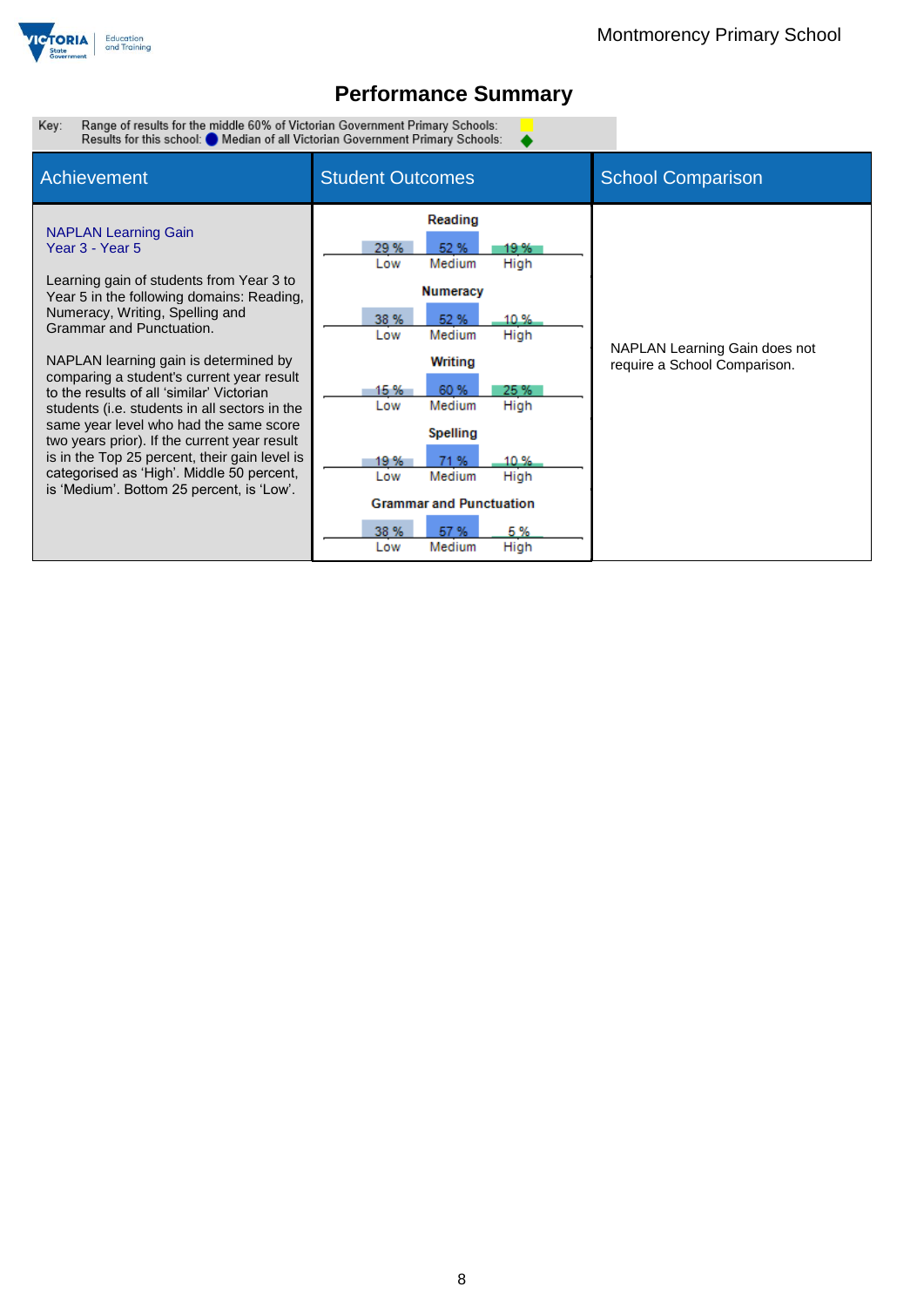

Range of results for the middle 60% of Victorian Government Primary Schools:<br>Results for this school: O Median of all Victorian Government Primary Schools: Key:

| Engagement                                                                                                                                                                                                                                                                                              | <b>Student Outcomes</b>                                                                                                                                                  |  |  |  |                    |  | <b>School Comparison</b> |
|---------------------------------------------------------------------------------------------------------------------------------------------------------------------------------------------------------------------------------------------------------------------------------------------------------|--------------------------------------------------------------------------------------------------------------------------------------------------------------------------|--|--|--|--------------------|--|--------------------------|
| Average Number of Student Absence Days<br>Average days absent per full time<br>equivalent (FTE) student per year.<br>Common reasons for non-attendance<br>include illness and extended family<br>holidays.<br>Absence from school can impact on<br>students' learning<br><b>School Comparison</b>       | Results: 2018<br>50<br>Few absences <------> Many absences<br>Results: 2015 - 2018 (4-year average)                                                                      |  |  |  | Similar<br>Similar |  |                          |
| A school comparison rating of 'Higher'<br>indicates this school records 'less'<br>absences than expected, given the<br>background characteristics of students. A<br>rating of 'Lower' indicates this school<br>records 'more' absences than expected.<br>Average 2018 attendance rate by year<br>level: | 50<br>Few absences <------> Many absences<br>Yr1<br>Yr <sub>2</sub><br>Yr4<br>Yr5<br>Yr <sub>6</sub><br>Yr3<br>Prep<br>93 %<br>93 %<br>93 %<br>94 %<br>91 % 91 %<br>95 % |  |  |  |                    |  |                          |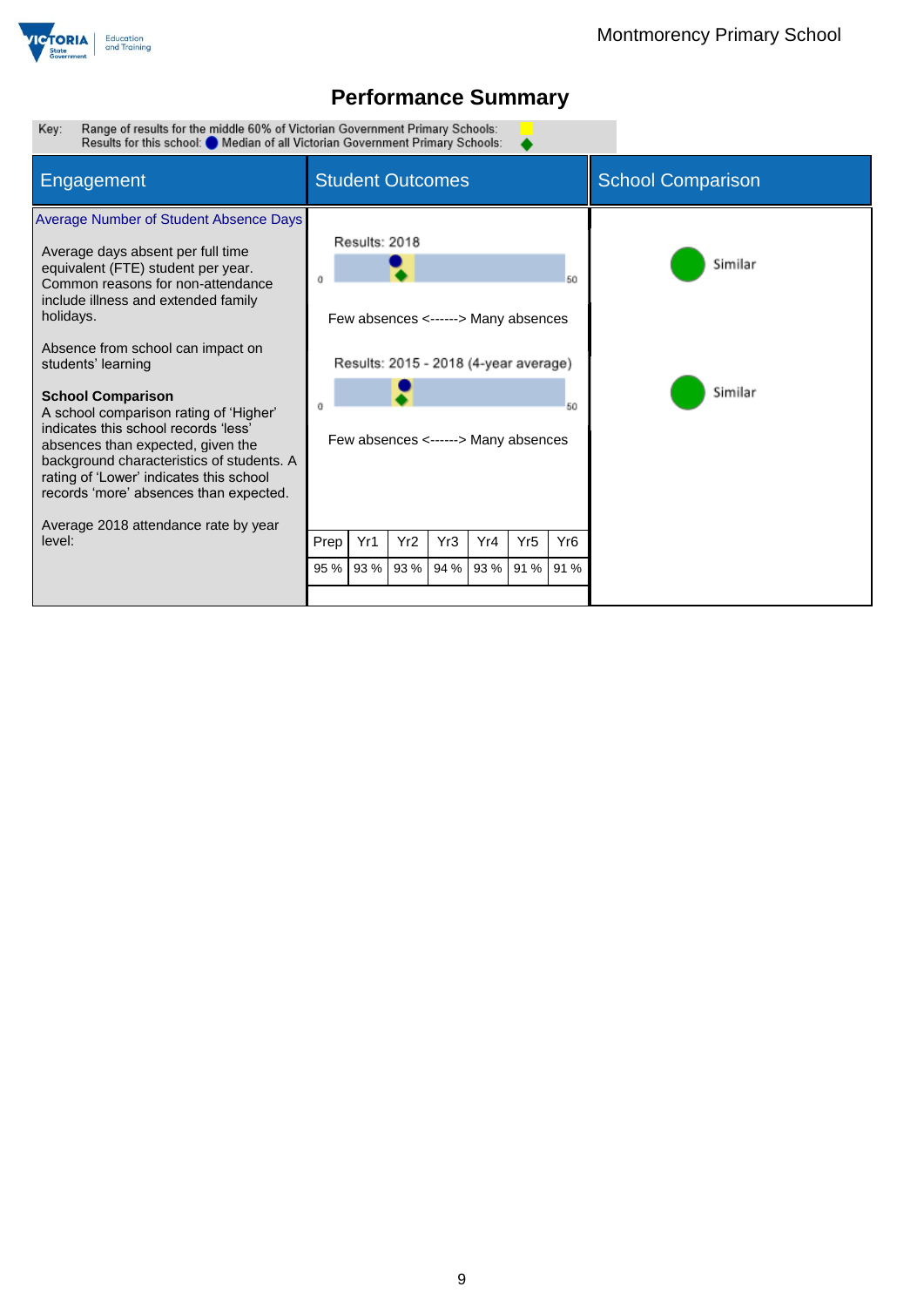

Key: Range of results for the middle 60% of Victorian Government Primary Schools: Results for this school: Median of all Victorian Government Primary Schools: Wellbeing **Student Outcomes** School Comparison Students Attitudes to School - Sense of Connectedness Measures the percent endorsement on Results: 2018 Sense of Connectedness factor, as reported in the *Attitudes to School Survey* Lower completed annually by Victorian  $\mathfrak{o}$ 100 Government school students in Years 4 to 12. The percent endorsement indicates the percent of positive responses (agree or strongly agree). Results: 2017 - 2018 (2-year average) Lower  $\mathbf{o}$ 100 Students Attitudes to School - Management of Bullying Results: 2018 Measures the percent endorsement on Management of Bullying factor, as Similar reported in the *Attitudes to School Survey*  $\alpha$ 100 completed annually by Victorian Government school students in Years 4 to 12. The percent endorsement indicates the percent of positive responses (agree or strongly agree).Results: 2017 - 2018 (2-year average) Similar  $\alpha$ 100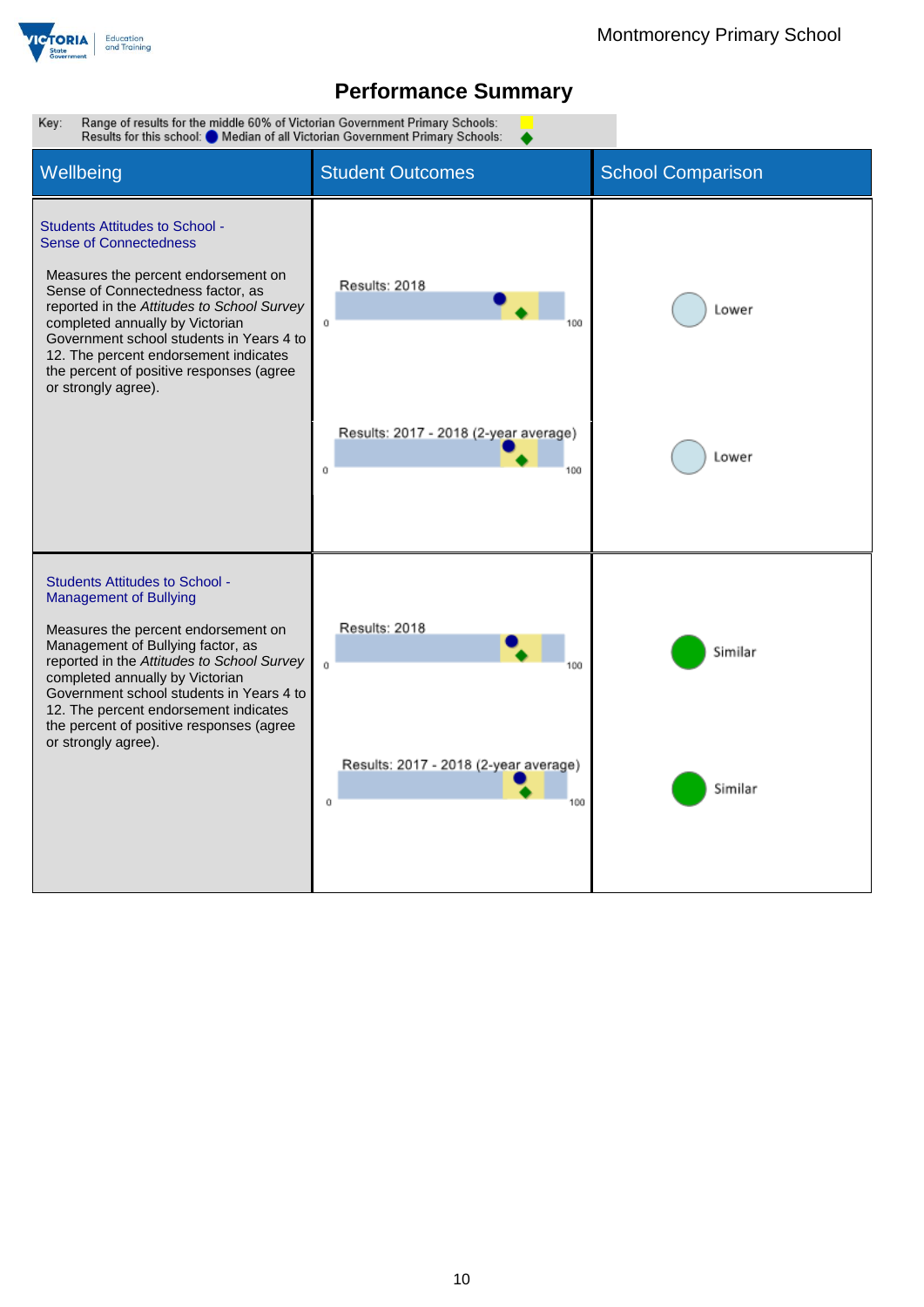



### **Financial Performance and Position**

*Commentary on the financial performance and position is included in the About Our School section at the start of this report*

| <b>Financial Performance - Operating Statement</b><br>Summary for the year ending 31 December, 2018 |               | Financial Position as at 31 December, 2018         |               |  |
|-----------------------------------------------------------------------------------------------------|---------------|----------------------------------------------------|---------------|--|
| <b>Revenue</b>                                                                                      | <b>Actual</b> | <b>Funds Available</b>                             | <b>Actual</b> |  |
| <b>Student Resource Package</b>                                                                     | \$2,109,576   | <b>High Yield Investment Account</b>               | \$206,016     |  |
| <b>Government Provided DET Grants</b>                                                               | \$504,809     | <b>Official Account</b>                            | \$577         |  |
| Government Grants Commonwealth                                                                      | \$7,472       | <b>Total Funds Available</b>                       | \$206,593     |  |
| <b>Revenue Other</b>                                                                                | \$3,958       |                                                    |               |  |
| <b>Locally Raised Funds</b>                                                                         | \$249,560     |                                                    |               |  |
| <b>Total Operating Revenue</b>                                                                      | \$2,875,375   |                                                    |               |  |
| Equity <sup>1</sup>                                                                                 |               |                                                    |               |  |
| Equity (Social Disadvantage)                                                                        | \$17,167      |                                                    |               |  |
| <b>Equity Total</b>                                                                                 | \$17,167      |                                                    |               |  |
| <b>Expenditure</b>                                                                                  |               | <b>Financial Commitments</b>                       |               |  |
| Student Resource Package <sup>2</sup>                                                               | \$2,082,154   | <b>Operating Reserve</b>                           | \$100,554     |  |
| <b>Books &amp; Publications</b>                                                                     | \$2,558       | Funds Received in Advance                          | \$4,500       |  |
| <b>Communication Costs</b>                                                                          | \$4,204       | <b>School Based Programs</b>                       | \$25,539      |  |
| Consumables                                                                                         | \$112,606     | <b>Funds for Committees/Shared</b><br>Arrangements | \$14,000      |  |
| Miscellaneous Expense <sup>3</sup>                                                                  | \$117,998     | Asset/Equipment Replacement < 12 months            | \$20,000      |  |
| <b>Professional Development</b>                                                                     | \$7,636       | Capital - Buildings/Grounds < 12 months            | \$22,000      |  |
| <b>Property and Equipment Services</b>                                                              | \$218,026     | Maintenance - Buildings/Grounds < 12               | \$20,000      |  |
| Salaries & Allowances <sup>4</sup>                                                                  | \$155,920     | months                                             |               |  |
| Trading & Fundraising                                                                               | \$15,168      | <b>Total Financial Commitments</b>                 | \$206,593     |  |
| <b>Travel &amp; Subsistence</b>                                                                     | \$81          |                                                    |               |  |
| <b>Utilities</b>                                                                                    | \$26,921      |                                                    |               |  |
|                                                                                                     |               |                                                    |               |  |

| <b>Total Operating Expenditure</b>    | \$2,743,272 |
|---------------------------------------|-------------|
| <b>Net Operating Surplus/-Deficit</b> | \$132,103   |
| <b>Asset Acquisitions</b>             | \$0         |

(1) The Equity funding reported above is a subset of overall revenue reported by the school

(2) Student Resource Package Expenditure figures are as of 15 March 2019 and are subject to change during the reconciliation process.

(3) Misc Expenses may include bank charges, health and personal development, administration charges, camp/excursion costs and taxation charges.

(4) Salaries and Allowances refers to school-level payroll.

*All funds received from the Department, or raised by the school, have been expended, or committed to subsequent years, to support the achievement of educational outcomes and other operational needs of the school, consistent with Department policies, School Council approvals and the intent/purposes for which funding was provided or raised.*